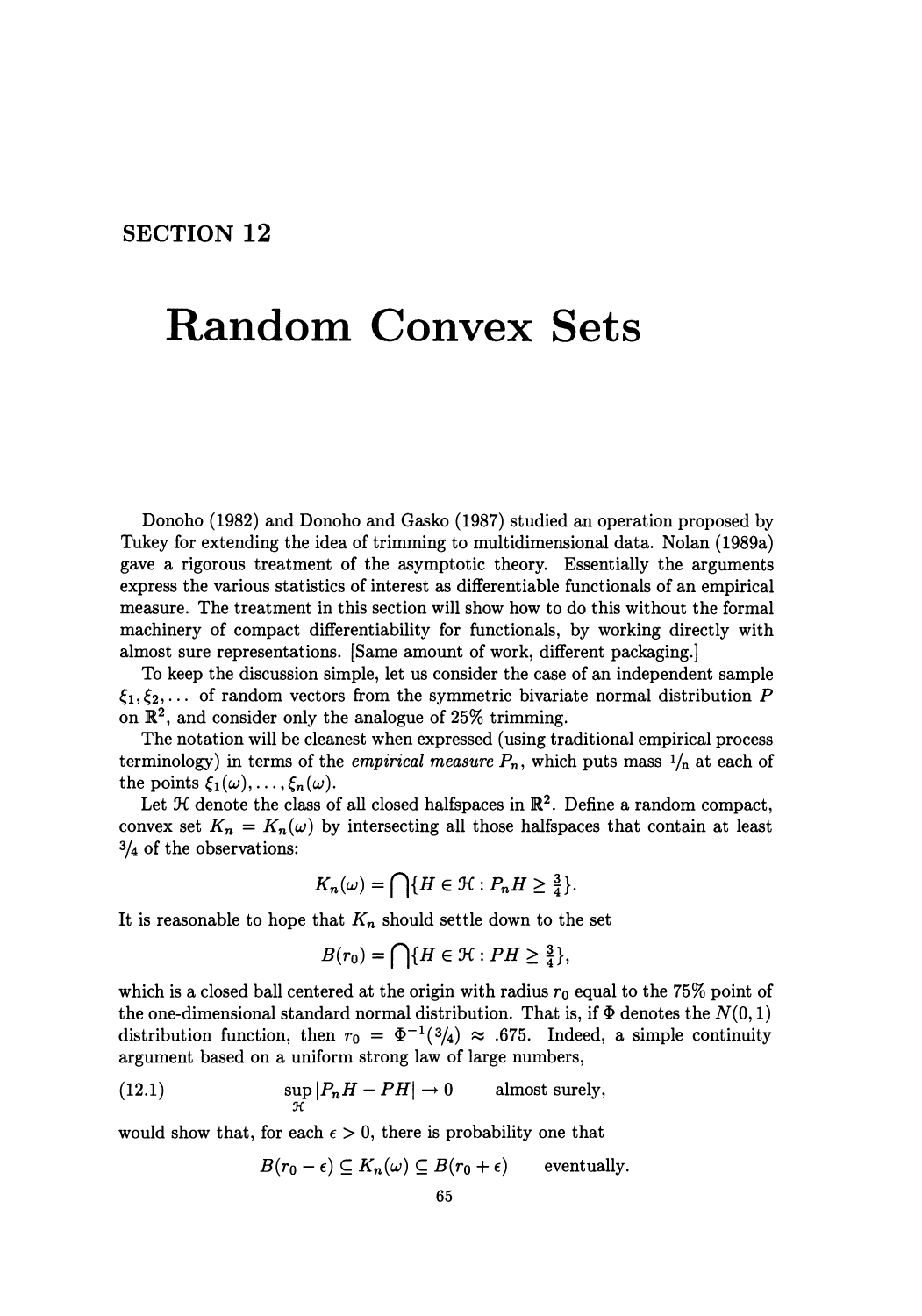## 66 EMPIRICAL PROCESSES

In a natural sense,  $K_n$  is a strongly consistent estimator. Let us not dwell on the details here, because the next argument, which gives the finer asymptotics for  $K_n$ , is much more interesting. (The almost sure representation that will appear soon would imply the "in probability" version of (12.1). This would give consistency in probability, which is all that we really need before embarking upon the asymptotic distribution theory for *Kn.]* 

Once  $K_n$  contains the origin as an interior point it makes sense to describe its boundary in polar coordinates. Let  $R_n(\theta) = R_n(\omega, \theta)$  denote the distance from the origin to the boundary in the direction  $\theta$ . The consistency result then has the reformulation:

$$
\sup_{\theta} |R_n(\omega, \theta) - r_0| \to 0 \quad \text{almost surely.}
$$

With the help of the functional central limit theorems from Section 10, we can improve this to get convergence in distribution of a random process,

$$
\sqrt{n}(R_n(\omega,\theta)-r_0) \quad \text{for } -\pi \leq \theta \leq \pi,
$$

to a Gaussian process indexed by  $\theta$ . [It would be more elegant to take the unit circle as the index set, identifying the points  $\theta = \pi$  and  $\theta = -\pi$ . Such a result would imply central limit theorems for a variety of statistics that could be defined in terms of  $K_n$ .

**Heuristics.** We need to establish a functional central limit theorem for the standardized *empirical process,* 

$$
\nu_n(\omega, H) = \sqrt{n}(P_n H - PH),
$$

as a stochastic process indexed by  $\mathcal{H}$ . We must show that  $\{\nu_n\}$  converges in distribution to a Gaussian process  $\nu$  indexed by  $\mathcal{H}$ .

Let  $H(r, \theta)$  denote the closed halfspace containing the origin with boundary line perpendicular to the  $\theta$  direction at a distance r from the origin. That is,  $H(r, \theta)$ consists of all points whose projections onto a unit vector in the  $\theta$  direction are  $\leq r$ . For a given point with polar coordinates  $(r, \theta)$ , the halfspace  $H(r, \theta)$  maximizes PH over all *H* that have  $(r, \theta)$  as a boundary point. The boundary point of  $B(r_0)$  in the direction  $\theta$  is determined by solving the equation  $PH(r, \theta) = \frac{3}{4}$  for *r*, giving  $r = r_0$ . Similarly, the boundary point of  $K_n$  in the direction  $\theta$  is almost determined by solving the equation  $P_nH(r,\theta) = \frac{3}{4}$ , as we will soon see. (Discreteness of  $P_n$ ) might prevent us from getting exact equality; and the halfspace that determines the boundary point will be rotated slightly from the  $H(r, \theta)$  position.) That is,  $R_n(\theta)$ is approximately determined by solving the following equation for  $r$ :

$$
\frac{3}{4} \approx P_n H(r,\theta) = PH(r,\theta) + \frac{1}{\sqrt{n}} \nu_n H(r,\theta).
$$

Asymptotically the right-hand side is distributed as

$$
\Phi(r) + \frac{1}{\sqrt{n}} \nu H(r,\theta) \approx \Phi(r_0) + (r - r_0) \Phi'(r_0) + \frac{1}{\sqrt{n}} \nu H(r_0,\theta).
$$

Thus  $\sqrt{n}(R_n(\theta)-r_0)$  should behave asymptotically like  $-\nu H(r_0,\theta)/\Phi'(r_0)$ , which is a Gaussian process indexed by  $\theta$ .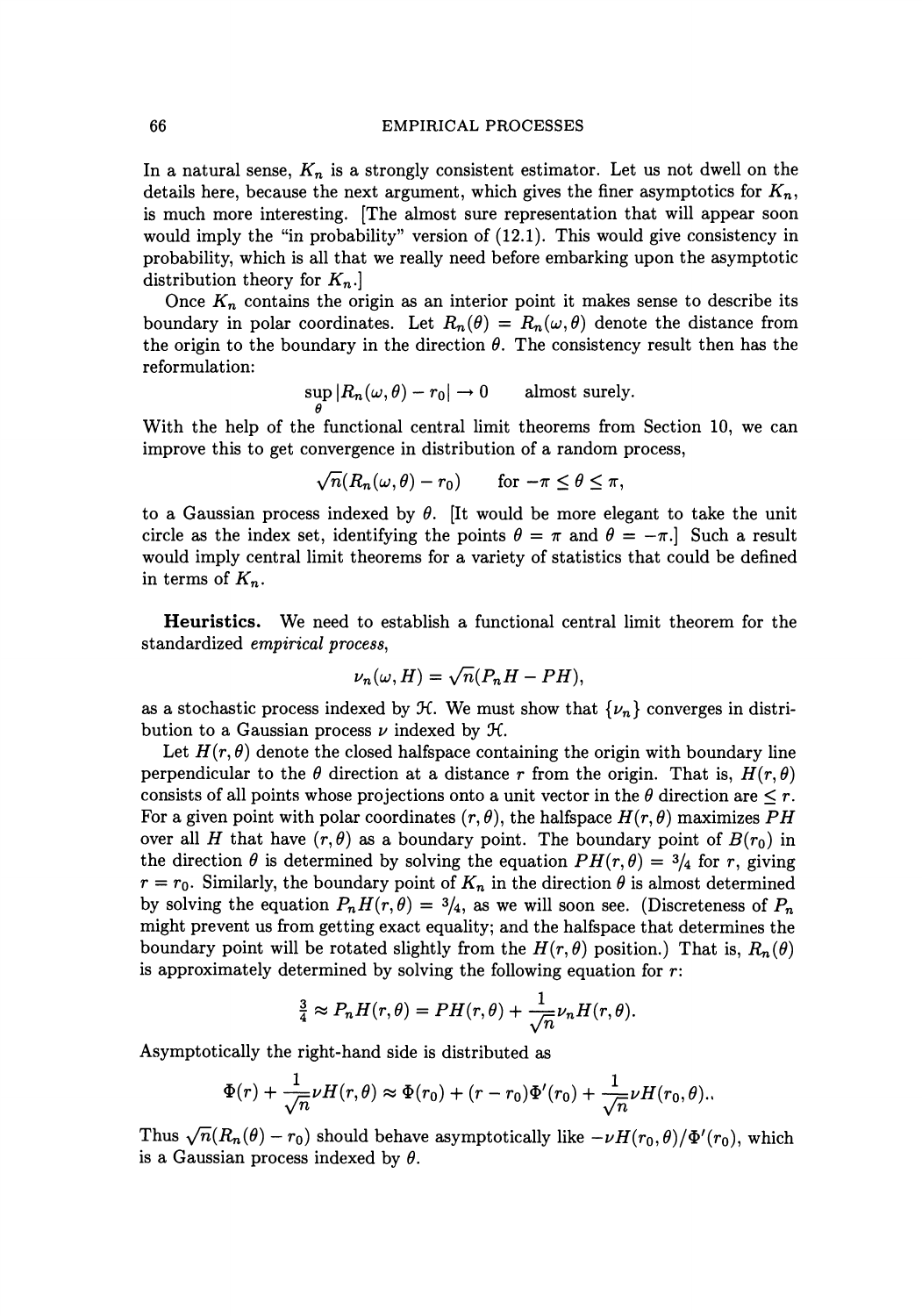**The functional limit theorem for**  $\nu_n$ **.** Define a triangular array of processes,

$$
f_{ni}(\omega, H) = \frac{1}{\sqrt{n}} \{ \xi_i(\omega) \in H \}
$$
 for  $H \in \mathcal{H}$  and  $i \leq n$ .

They have constant envelopes  $F_{ni} = 1/\sqrt{n}$ . We will apply the Functional Central Limit Theorem of Section 10 to the processes

$$
\nu_n H = \sum_{i \leq n} \Big( f_{ni}(\omega, H) - \mathbb{P} f_{ni}(\cdot, H) \Big).
$$

It is easy to show, by an appeal to Lemma 4.4, that the processes define random subsets of  $\mathbb{R}^n$  with pseudodimension 3. Every closed halfspace has the form

$$
H = \{x \in \mathbb{R}^2 : \alpha \cdot x + \beta \ge 0\}
$$

for some unit vector  $\alpha$  in  $\mathbb{R}^2$  and some real number  $\beta$ . Notice that  $f_{ni}(\omega, H) = 1/\sqrt{n}$ if and only if  $\alpha \cdot \xi_i + \beta \geq 0$ . The points in  $\mathbb{R}^n$  with coordinates  $\alpha \cdot \xi_i + \beta$  trace out a subset of a 3-dimensional subspace as  $\alpha$  and  $\beta$  vary.

The other conditions of the Theorem are just as easy to check. For every pair of halfspaces  $H_1$  and  $H_2$ , and every  $n$ ,

$$
\mathbb{P}(\nu_n H_1 \nu_n H_2) = P H_1 H_2 - P H_1 P H_2,
$$

and

$$
\rho(H_1, H_2)^2 = \rho_n(H_1, H_2)^2 = P|H_1 - H_2|.
$$

[Typically, manageability is the only condition that requires any work when the Functional Central Limit Theorem is applied to the standardized sums of independent, identically distributed processes.]

The Theorem asserts that  $\nu_n$  converges in distribution, as a random element of the function space  $B(\mathcal{H})$ , to a Gaussian process concentrated on  $U(\mathcal{H})$ , the set of all bounded,  $\rho$ -uniformly continuous functions. The Representation Theorem from Section 9 provides perfect maps  $\phi_n$  and a Gaussian process  $\tilde{\nu}$  with sample paths in  $U(\mathcal{H})$  such that the random processes  $\widetilde{\nu}_n = \nu_n \circ \phi_n$  satisfy

$$
\sup_{\mathcal{H}} |\widetilde{\nu}_n(H) - \widetilde{\nu}(H)| \to 0 \quad \text{almost surely.}
$$

We need not worry about measurability difficulties here, because the supremum over  $\mathcal H$  is equal to the supremum over an appropriate countable subclass of  $\mathcal H$ . The representation also gives a new version of the empirical measure,

(12.2) 
$$
\widetilde{P}_n H = PH + \frac{1}{\sqrt{n}} \widetilde{\nu}_n H = PH + \frac{1}{\sqrt{n}} (\widetilde{\nu} H + o(1)),
$$

where the  $o(1)$  represents a function of H that converges to zero uniformly over  $H$ .

**Asymptotics.** With (12.2) we have enough to establish an almost sure limit result for  $\tilde{R}_n(\tilde{\omega},\theta) = R_n(\phi_n(\tilde{\omega}),\theta)$ , which will imply the corresponding distributional result for  $R_n(\omega, \theta)$ . Let  $\{\delta_n\}$  be a sequence of random variables on  $\tilde{\Omega}$  that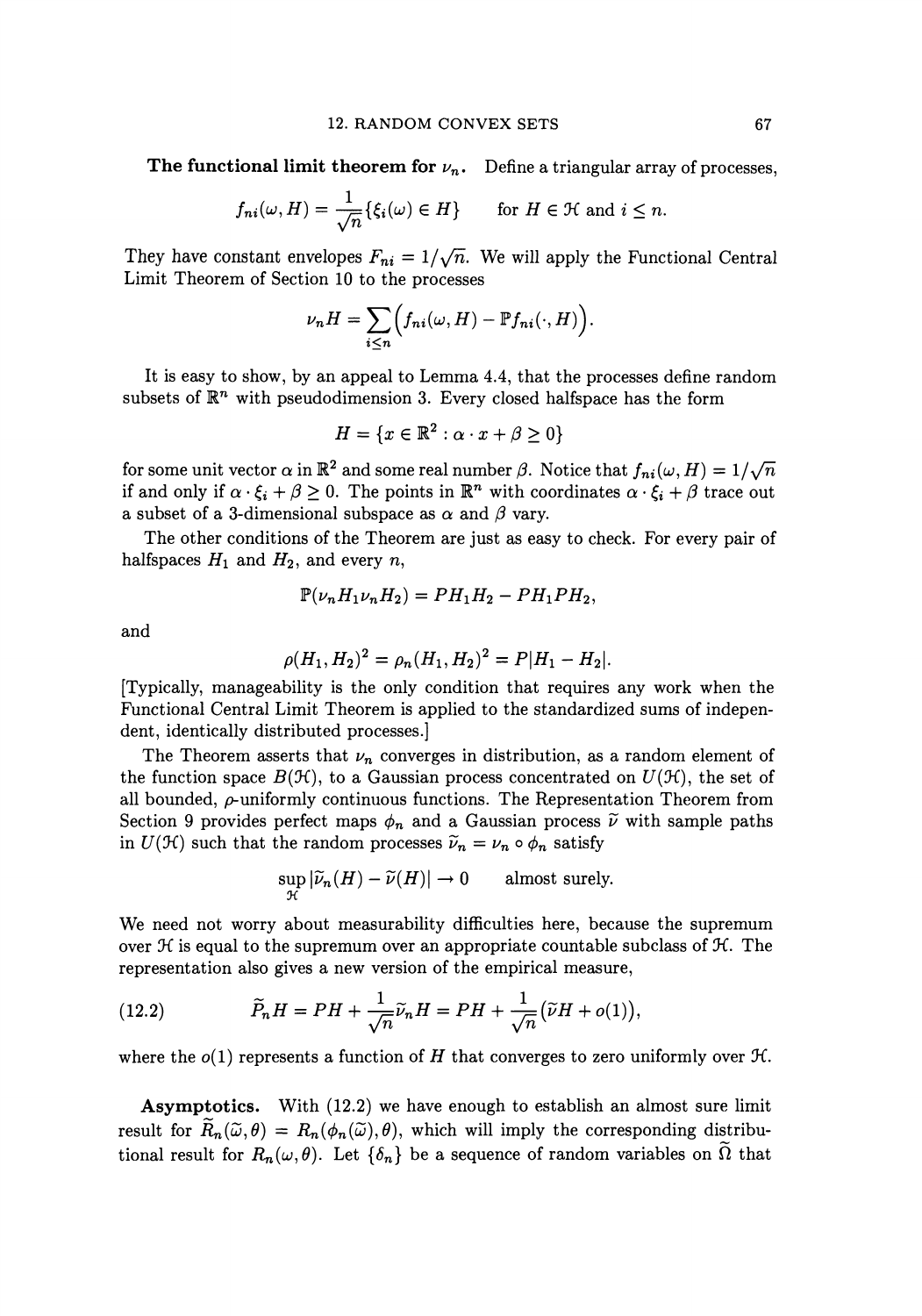converges almost surely to zero at a rate to be specified soon. Define

$$
Z(\theta) = \tilde{\nu} (H(r_0, \theta)) / \Phi'(r_0),
$$
  
\n
$$
\ell_n(\theta) = r_0 - \frac{1}{\sqrt{n}} (Z(\theta) + \delta_n),
$$
  
\n
$$
u_n(\theta) = r_0 - \frac{1}{\sqrt{n}} (Z(\theta) - \delta_n).
$$

If we can find  $\delta_n$  uniformly of order  $o(1)$  such that, eventually,

$$
\ell_n(\theta) \leq \widetilde{R}_n(\theta) \leq u_n(\theta) \quad \text{for all } \theta,
$$

then it will follow that

$$
\sqrt{n}(\widetilde{R}_n(\theta)-r_0)\to -Z(\theta) \qquad \text{uniformly in } \theta,
$$

as desired.

Consider first the upper bound on  $\widetilde{R}_n(\theta)$ . Temporarily write  $H_n(\theta)$  for the halfspace  $H(u_n(\theta), \theta)$ . Then

$$
\widetilde{P}_n H_n(\theta) = PH_n(\theta) + \frac{1}{\sqrt{n}} \big( \widetilde{\nu} H_n(\theta) + o(1) \big) \quad \text{ uniformly in } \theta.
$$

Apply the Mean Value Theorem to approximate the contribution from *P:* 

$$
PH_n(\theta) = \Phi(u_n(\theta))
$$
  
=  $\Phi(r_0) + (u_n(\theta) - r_0) (\Phi'(r_0) + o(1))$   
=  $\frac{3}{4} - \frac{1}{\sqrt{n}} (\tilde{\nu}H(r_0, \theta) - o(1) - (\Phi'(r_0) + o(1))\delta_n),$ 

where the  $o(1)$  represent functions of  $\theta$  that converge to zero uniformly in  $\theta$ . For the contribution from  $\tilde{\nu}$  consider first the difference  $|H_n(\theta) - H(r_0, \theta)|$ . It is the indicator function of a strip of width  $|Z(\theta) - \delta_n|/\sqrt{n}$ ; its *P* measure converges to zero uniformly in  $\theta$ . Thus

$$
\rho(H_n(\theta), H(r_0, \theta)) \to 0 \quad \text{ uniformly in } \theta.
$$

By the uniform continuity of the  $\tilde{\nu}$  sample paths it follows that

$$
\widetilde{\nu}(H_n(\theta)) = \widetilde{\nu}H(r_0, \theta) + o(1) \quad \text{ uniformly in } \theta.
$$

Adding the two contributions to  $\ddot{P}_nH_n(\theta)$  we get

$$
\widetilde{P}_n H_n(\theta) = \frac{3}{4} + \frac{1}{\sqrt{n}} \Big( \big( \Phi'(r_0) + o(1) \big) \delta_n - o(1) \Big).
$$

We can choose  $\delta_n$  converging to zero while ensuring that the coefficient of  $1/\sqrt{n}$  is always positive. With that choice, the set  $H_n(\theta)$  becomes one of the half spaces whose intersection defines  $\tilde{K}_n$ ; the boundary point in the  $\theta$  direction must lie on the ray from the origin to the boundary of  $H_n(\theta)$ ; the distance  $\widetilde{R}_n(\theta)$  must be less than  $u_n(\theta)$ .

Now consider the lower bound on  $\widetilde{R}_n(\theta)$ . Let  $t_n(\theta)$  denote the point a distance  $\ell_n(\theta)$  from the origin in the  $\theta$  direction. It is enough if we show that  $K_n$  contains every  $\mathbf{t}_n(\theta)$ .